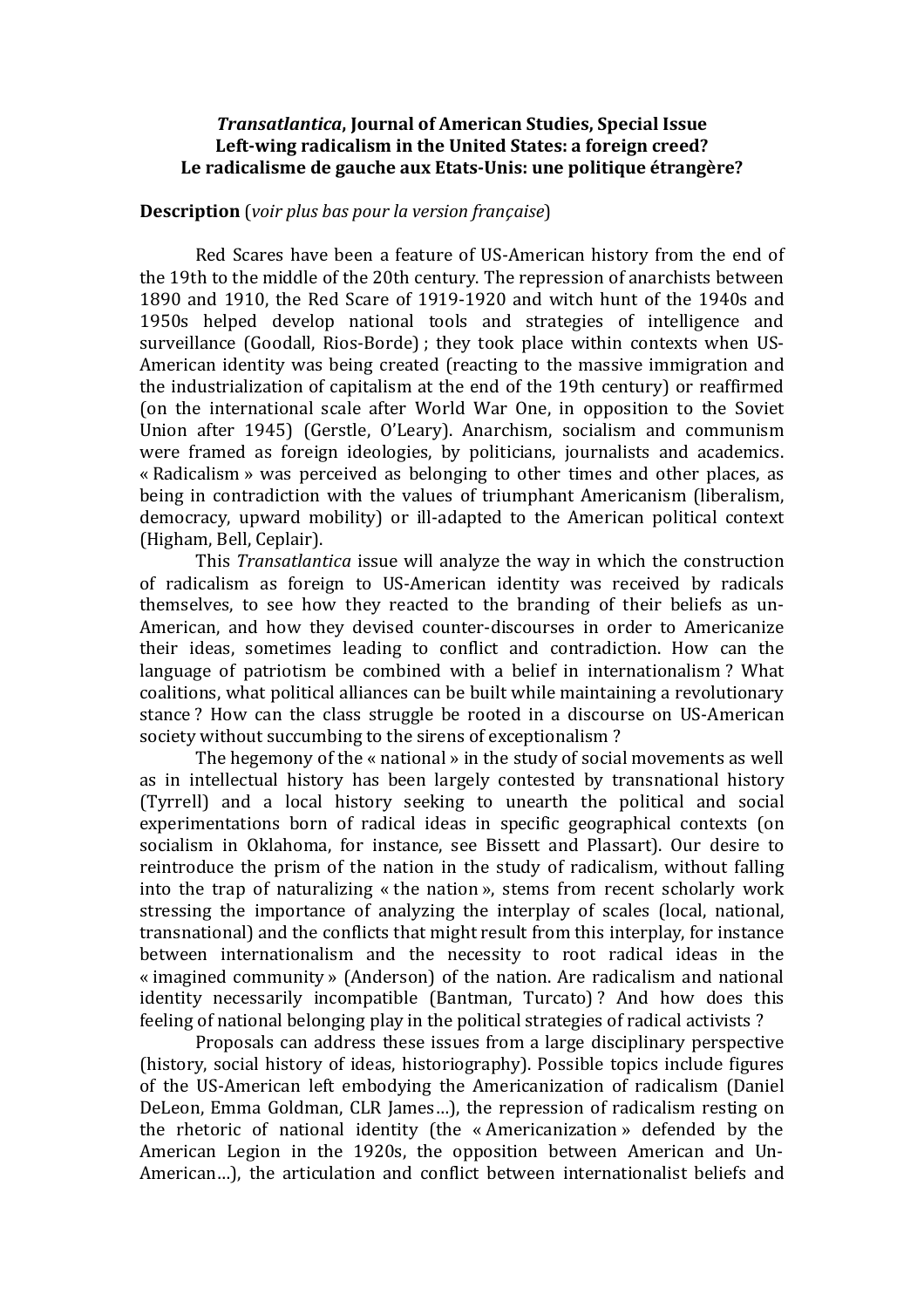national belonging, foreign-language radicalism (biographies of activists, propaganda in languages other than English...), the role of racial issues - or their absence  $-$  in the framing of the relationship between radicalism and national identity, comparative perspectives, theoretical approaches to the conciliation of Marxism and Americanism, controversies among historians on the relationship between radicalism and Americanism (the long posterity of Werner Sombart) and problems arising from this narrative.

Paper proposals (about 500 words) should be submitted by May 31<sup>st</sup>, 2019. **Papers (8 000-10 000 words) will be due in October 2019. Please send your proposals to alice.beja@sciencespo-lille.eu** 

*Transatlantica website: https://journals.openedition.org/transatlantica/*

La « peur du rouge » est un élément structurant de l'histoire politique américaine du dernier tiers du 19<sup>ème</sup> siècle à la Guerre Froide. La répression des anarchistes dans les années 1890-1910, la terreur blanche de 1919-1920 ou la chasse aux sorcières au sortir de la Seconde Guerre mondiale ont contribué à forger des savoirs d'Etat en matière de renseignement et de contrôle des populations (Goodall, Rios-Borde) ; elles se sont également déroulées pendant des périodes de cristallisation ou de réaffirmation de l'identité américaine, face à une immigration massive et à l'industrialisation du système capitaliste, à l'affirmation de la puissance des Etats-Unis sur la scène internationale et à l'affrontement avec le régime soviétique (Gerstle, O'Leary). L'anarchisme, le socialisme et le communisme ont été construits par le discours politique, médiatique et savant comme des idéologies étrangères : regroupés sous le qualificatif de « radicalisme », ils étaient présentés comme venus d'autres temps et d'autres lieux, en contradiction avec les valeurs (libéralisme, démocratie, mobilité sociale) de l'américanisme triomphant, ou inadaptés au contexte politique des Etats-Unis (Higham, Bell, Ceplair).

L'objectif de ce numéro est de s'intéresser à la manière dont la vision du radicalisme comme étranger à l'identité américaine a été reçue par celles et ceux qui s'en réclamaient, d'analyser comment les acteurs et actrices de ces mouvements ont réagi à leur mise au ban de la nation, ont construit des contrediscours pour « américaniser » ces idées, non sans conflits ni contradictions. Comment se réapproprier certains éléments du discours patriotique sans mettre en péril l'internationalisme ? Comment élargir les coalitions, construire des alliances sans renoncer à la radicalité révolutionnaire ? Comment ancrer la lutte des classes dans le champ social états-unien sans céder au piège de l'exceptionnalisme ? 

Le prisme national, longtemps hégémonique dans l'histoire des mouvements sociaux comme dans l'histoire intellectuelle, cède aujourd'hui le pas à l'histoire transnationale (Tyrrell) et aux études de cas locales qui cherchent à mieux saisir les traductions politiques et sociales de ces idées dans des contextes précis (sur le socialisme en Oklahoma par exemple, voir Bissett et, en France, Plassart). Ces approches nous permettent de réintroduire la question de la nation, non pas pour la re-naturaliser, mais pour mieux saisir les jeux d'échelles, les conflits éventuels que font naître l'attachement à l'internationalisme et le désir d'inscrire des idées, un mouvement dans la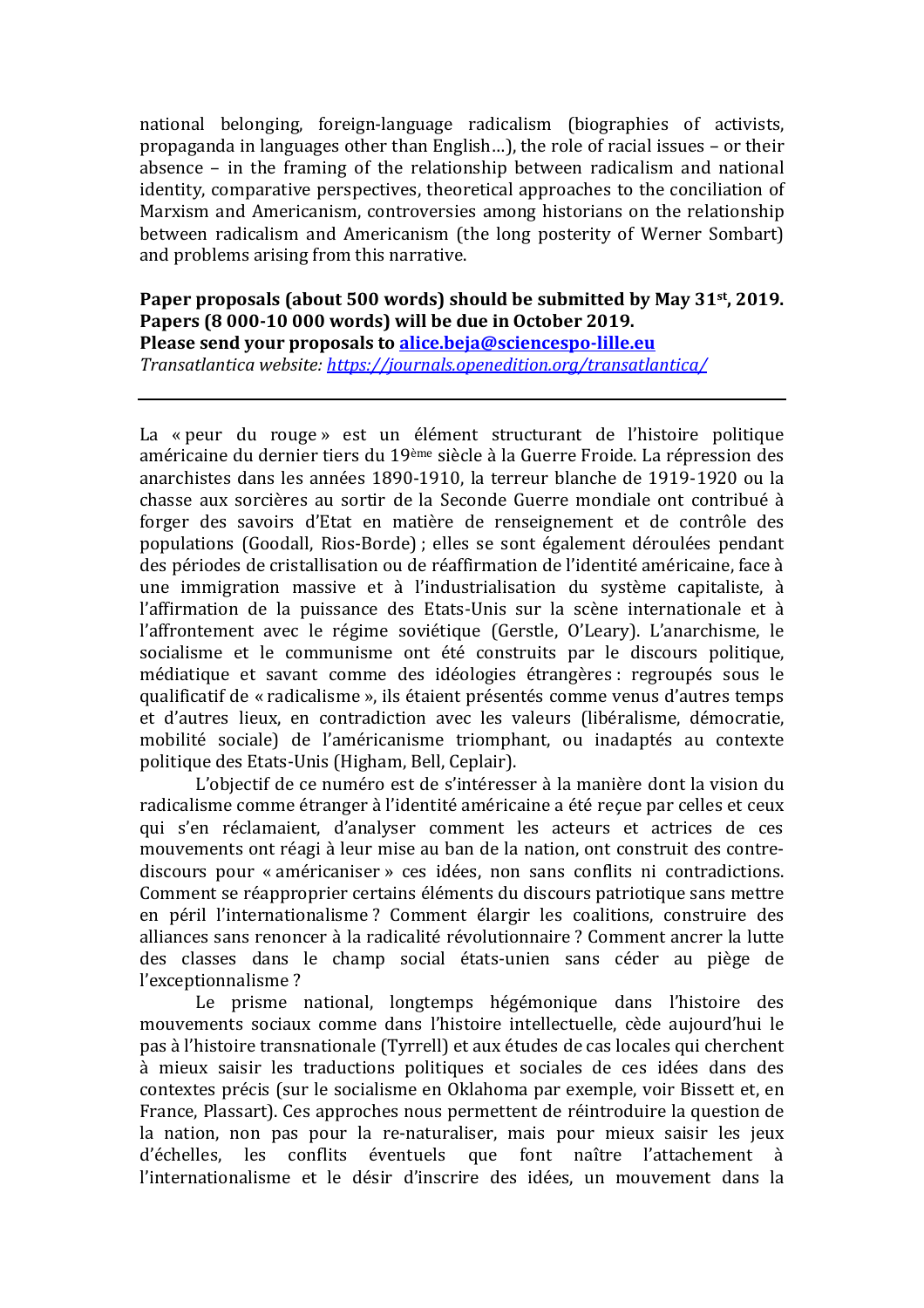« communauté imaginée » (Anderson) de la nation. Comment articuler radicalisme et sentiment national (Bantman, Turcato)? Et comment ce sentiment se conjugue-t-il aux stratégies politiques mises en œuvre?

Les contributions proposées pourront aborder ces différentes questions dans une perspective disciplinaire large, associant l'histoire, l'histoire sociale des idées et les perspectives historiographiques. Seront bienvenus les articles portant sur des figures de la gauche américaine qui ont porté cette volonté « d'américanisation » du radicalisme (Daniel DeLeon, Emma Goldman, CLR James...), les stratégies de lutte contre le radicalisme au nom de l'identité nationale (« américanisation » portée par exemple par l'American Legion pendant les années 1920, opposition American/Un-American...), l'articulation entre internationalisme et appartenance nationale, les mouvements radicaux « en langues étrangères » (profils militants, propagande écrite et orale dans des langues autres que l'anglais,...), le rôle de la question raciale – ou de son absence – dans les discours articulant radicalisme et identité nationale, les perspectives comparatives, les tentatives théoriques pour concilier marxisme et américanisme ou les controverses historiographiques autour du lien entre gauche et identité nationale (la longue postérité de Werner Sombart), comme les problèmes politiques et épistémologiques soulevés par ce lien.

## Les propositions d'article (500 mots) sont à remettre pour le 31 mai 2019, les articles (d'une longueur de 8 000 à 10 000 mots) pour le mois d'octobre **2019.**

**Merci d'envoyer vos propositions à :** *alice.beja@sciencespo-lille.eu Site web de* **Transatlantica** *: https://journals.openedition.org/transatlantica/*

## **Bibliographie sélective/Selected bibliography**

Anderson, Benedict. *Imagined Communities. Reflections on the Origins and Spread of Nationalism* (Verso, 1983).

Bantman, Constance et Alena, Bert (sous la dir.). *Reassessing the Transnational Turn. Scales of Analysis in Anarchist and Syndicalist Studies* (Routledge 2015).

Bell, Daniel. *Marxian Socialism in the United States* (Cornell University Press, 1967).

Bisset, Jim. *Agrarian Socialism in America: Marx, Jefferson, and Jesus in the Oklahoma Countryside, 1904-1920* (University of Oklahoma Press, 1999).

Ceplair, Larry. *Anti-Communism in Twentieth Century America. A Critical History* (Praeger, 2011)

Foner, Eric. « Why is there no socialism in the United States ? ». *History Workshop* 17 (Spring, 1984), p.57-80.

Gaboriaux, Chloé et Skornicki, Arnault (sous la dir.). *Vers une histoire sociale des* idées (Presses du Septentrion, 2017).